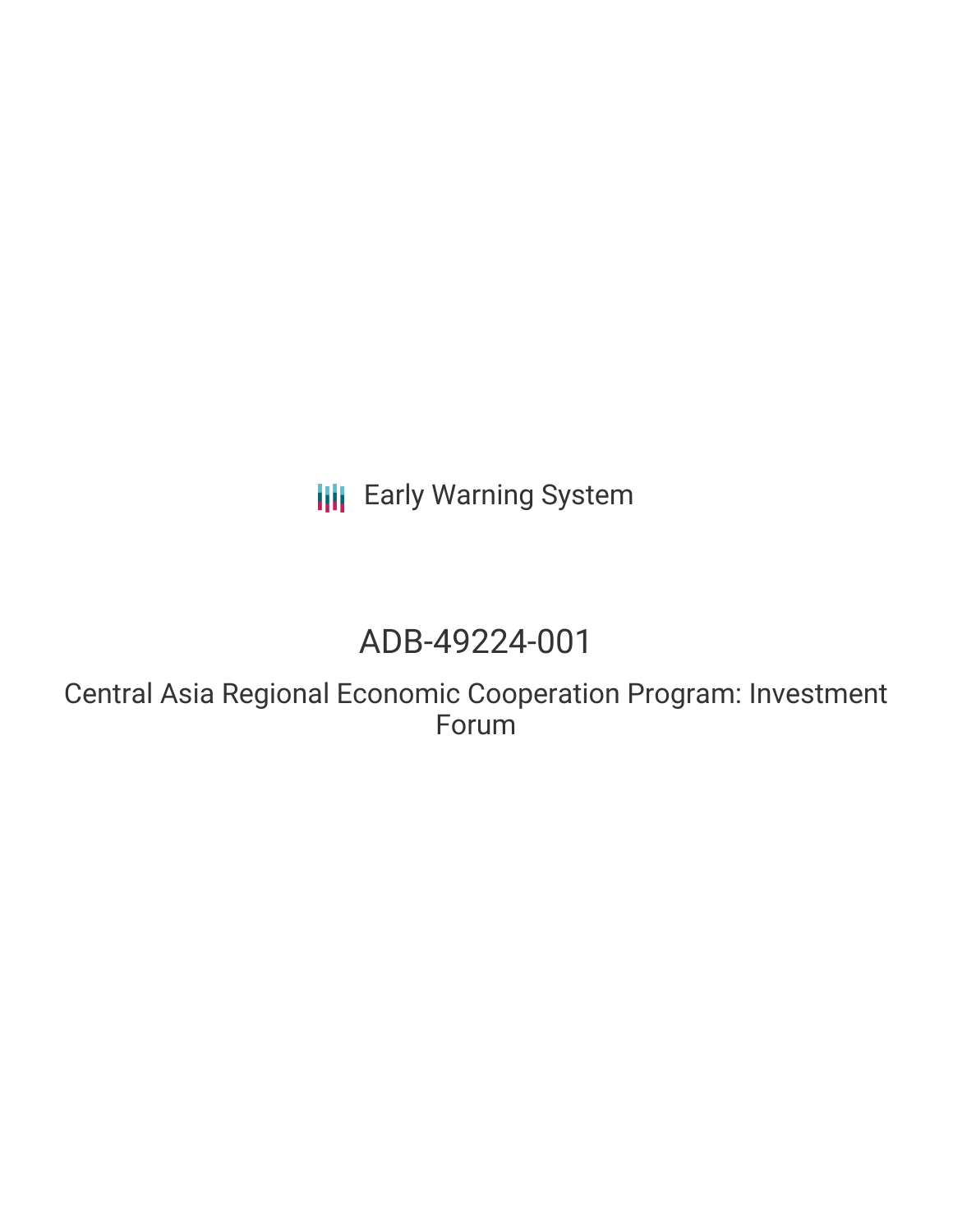

### **Quick Facts**

| <b>Financial Institutions</b>  | Asian Development Bank (ADB) |
|--------------------------------|------------------------------|
| <b>Status</b>                  | Canceled                     |
| <b>Bank Risk Rating</b>        |                              |
| <b>Voting Date</b>             | 2015-07-27                   |
| <b>Borrower</b>                | Regional                     |
| <b>Sectors</b>                 | Finance                      |
| <b>Investment Type(s)</b>      | <b>Advisory Services</b>     |
| <b>Investment Amount (USD)</b> | $$0.23$ million              |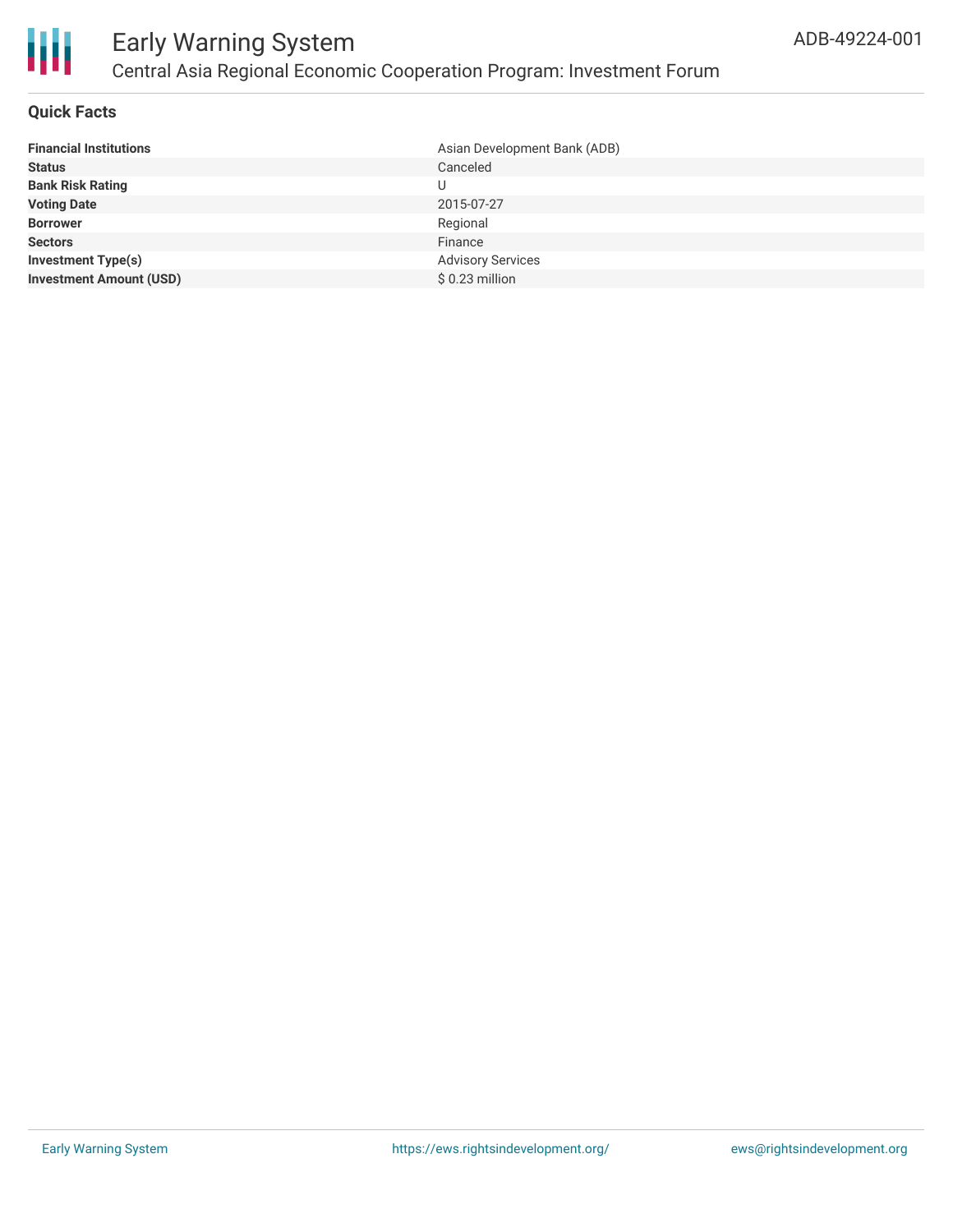

### **Project Description**

According to ADB website, the proposed regional small-scale policy and advisory technical assistance (R-S-PATA) seeks to increase foreign investors' awareness of opportunities in both mining and non-mining sectors of member economies of the Central Asia Regional Economic Cooperation (CAREC) program, and Mongolia in particular. By raising awareness of these opportunities, the Investment Forum can contribute to economic diversification and help to increase access to and integration with regional and global markets and value chains.

The impact will be foreign and domestic investment successfully attracted and CAREC investment climate for industrial development and economic diversification in CAREC countries improved.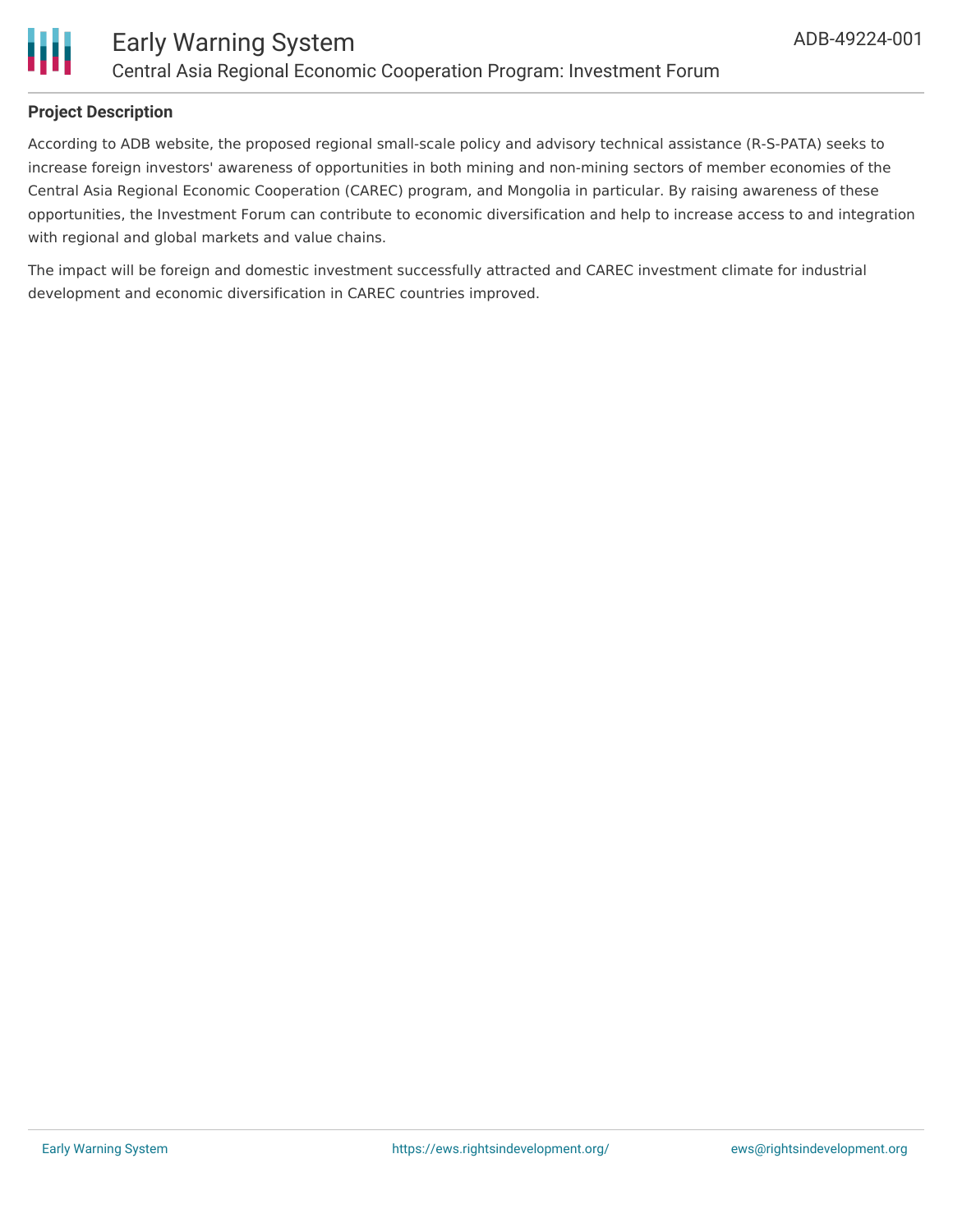

# Early Warning System Central Asia Regional Economic Cooperation Program: Investment Forum

#### **Investment Description**

Asian Development Bank (ADB)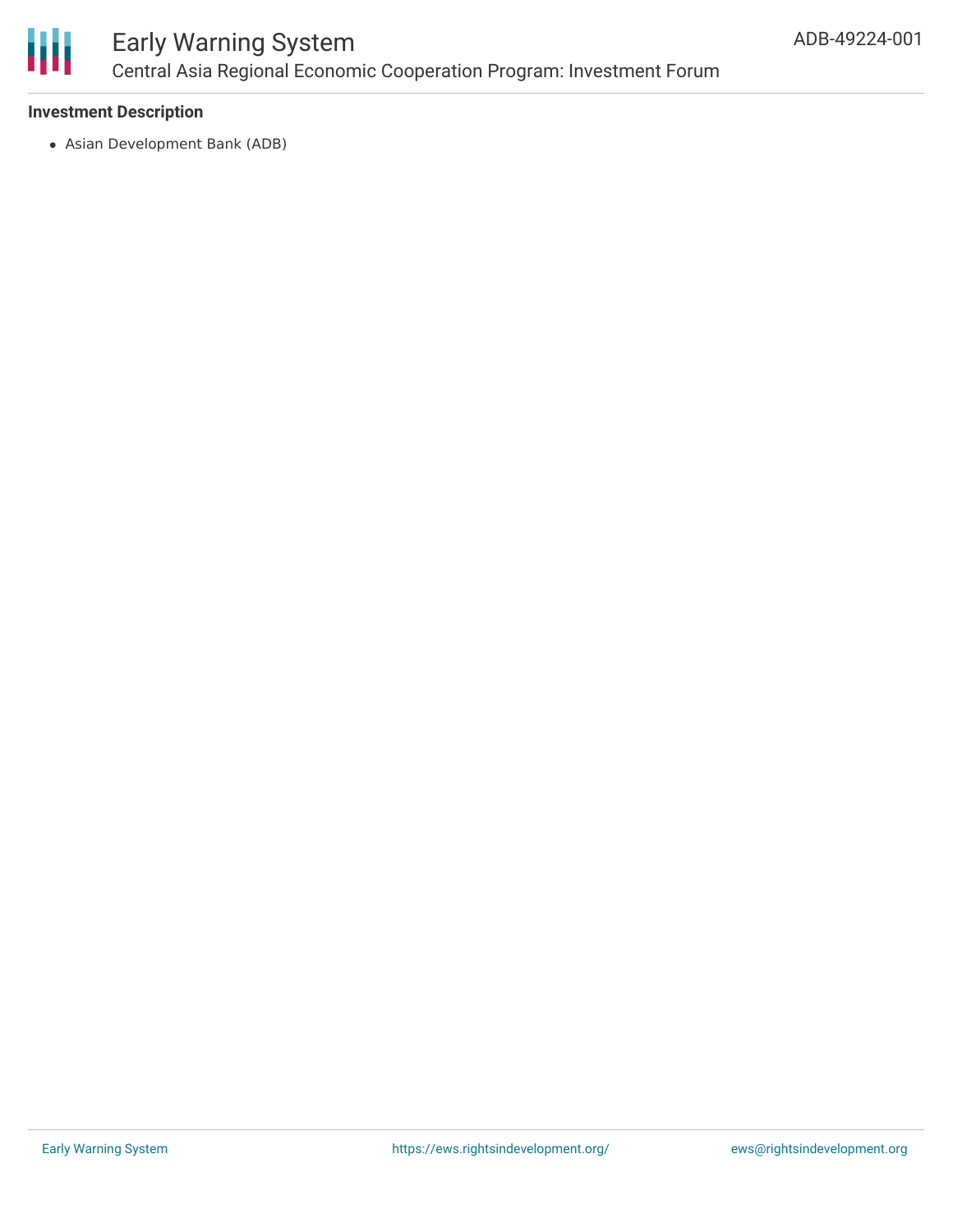

#### **Contact Information**

Project Officer: Zhang, Yuebin East Asia Department No contact information provided at the time of disclosure.

#### ACCOUNTABILITY MECHANISM OF ADB

The Accountability Mechanism is an independent complaint mechanism and fact-finding body for people who believe they are likely to be, or have been, adversely affected by an Asian Development Bank-financed project. If you submit a complaint to the Accountability Mechanism, they may investigate to assess whether the Asian Development Bank is following its own policies and procedures for preventing harm to people or the environment. You can learn more about the Accountability Mechanism and how to file a complaint at: http://www.adb.org/site/accountability-mechanism/main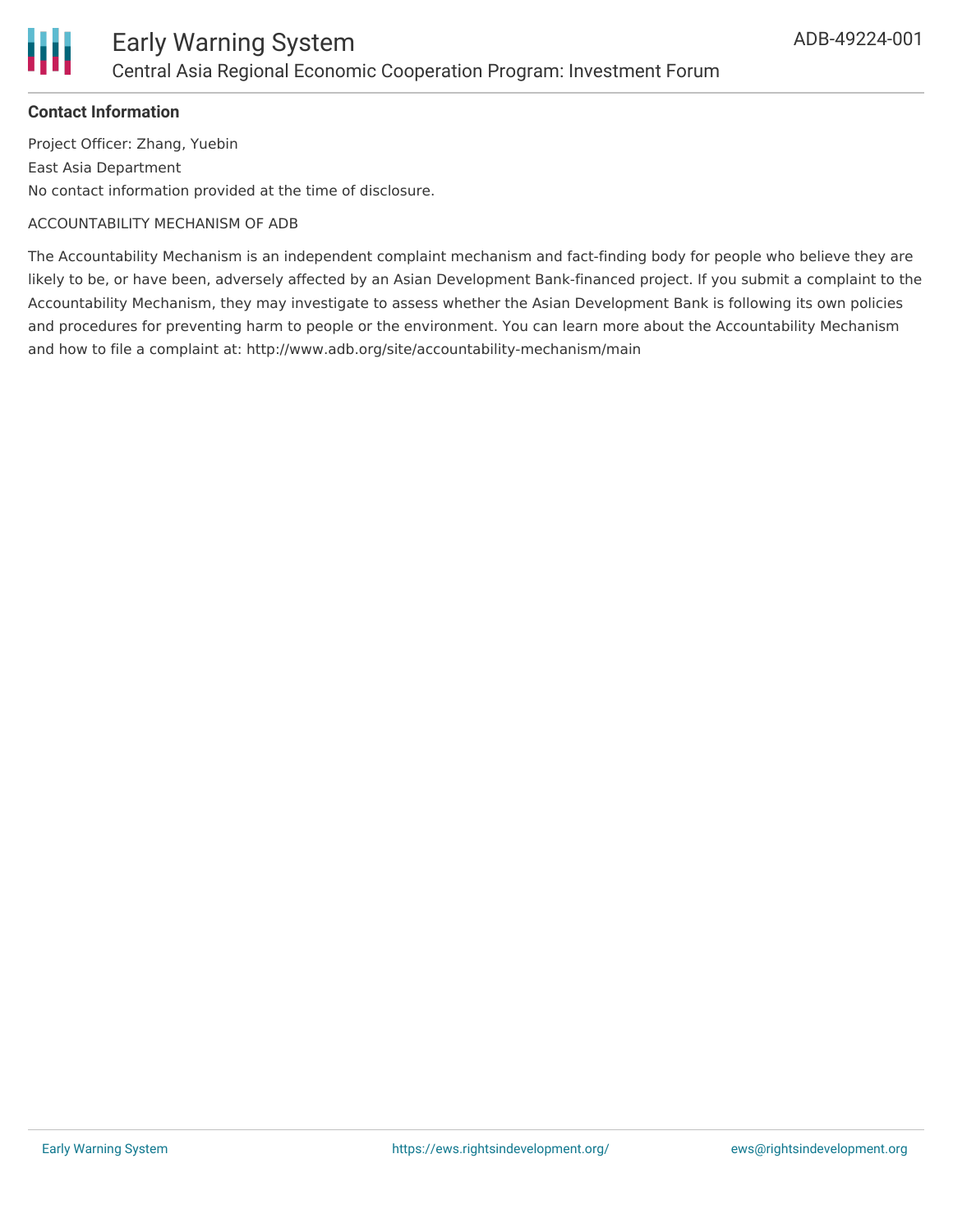

## Early Warning System Central Asia Regional Economic Cooperation Program: Investment Forum

#### **Bank Documents**

Project [Disclosure](https://www.adb.org/printpdf/projects/49224-001/main) PDF